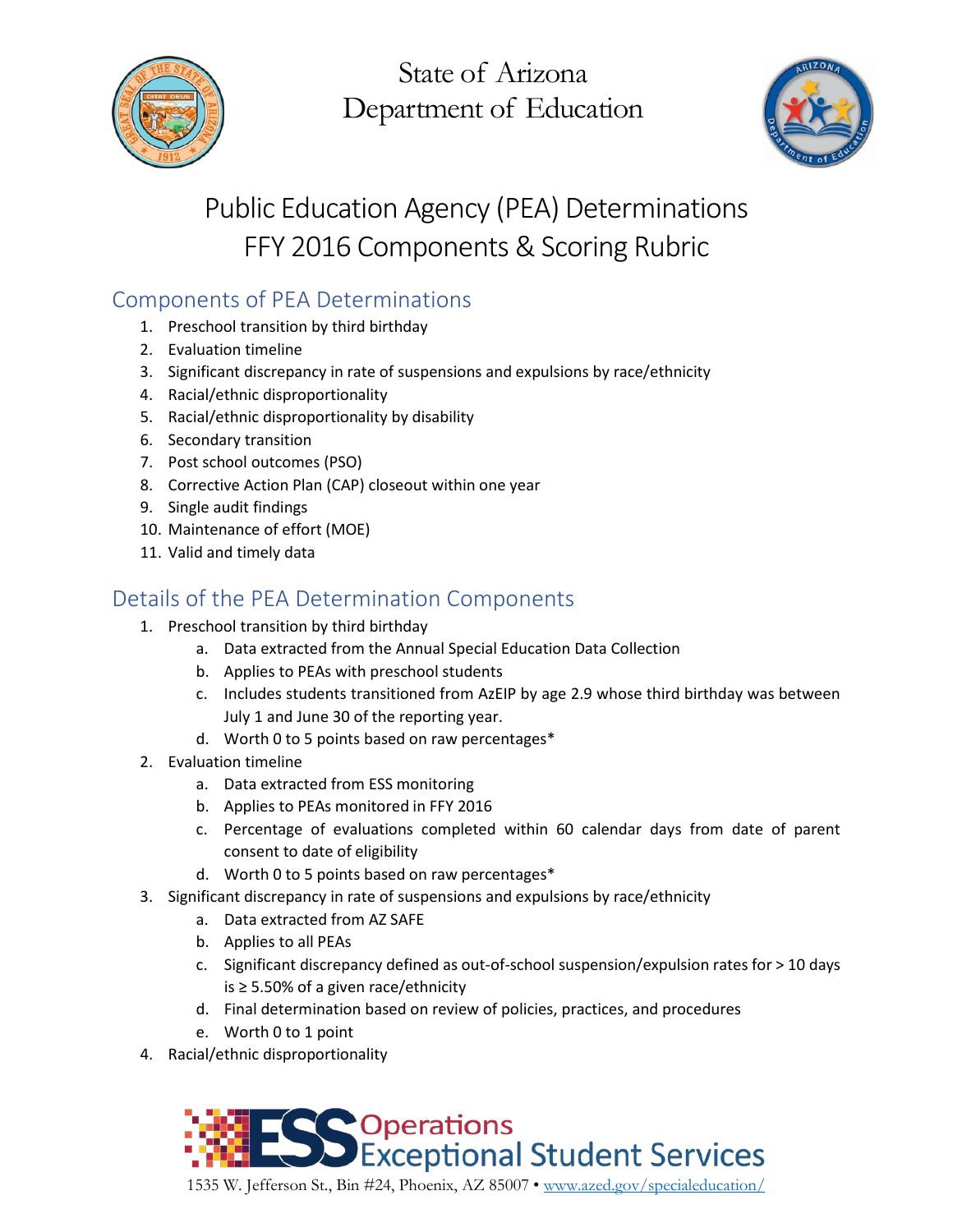- a. Data extracted from October 1 child count
- b. Applies to all PEAs
- c. Weighted Risk Ratio flags PEAs with disproportionality
- d. Final determination based on review of policies, practices, and procedures
- e. Worth 0 to 1 point
- 5. Racial/ethnic disproportionality by disability
	- a. Data extracted from October 1 child count
	- b. Applies to all PEAs
	- c. Weighted Risk Ratio flags PEAs with disproportionality
	- d. Final determination based on review of policies, practices, and procedures
	- e. Worth 0 to 1 point
- 6. Secondary transition
	- a. Data extracted from ESS monitoring
	- b. Applies to PEAs monitored in FFY 2016
	- c. Percentage of students aged 16 and above with IEPs that included all eight components for secondary transition
	- d. Worth 0 to 5 points based on raw percentages\*
- 7. Post school outcomes (PSO)
	- a. Data extracted from Post School Outcomes (PSO) Survey
	- b. Applies to PEAs with students who exited school in FFY 2015
	- c. Participation in PSO Survey in designated year, when applicable
	- d. Worth 0 to 1 point
- 8. Corrective Action Plan (CAP) closeout within one year
	- a. Data extracted from ESS monitoring
	- b. Applies to PEAs monitored in FFY 2016
	- c. Calculated in calendar days from date of written notification of noncompliance
	- d. Worth 0 or 3 points
- 9. Single audit findings (currently inactive due to transition of functional unit)
	- a. Data extracted from Grants Management
	- b. Applies to PEAs with FFY 2015 single audit findings under IDEA
	- c. FFY 2016 single audit finding resolved by September 30, 2017
	- d. Worth 0 to 1 point
- 10. Maintenance of effort (MOE) (currently inactive due to transition of functional unit)
	- a. Data extracted from ESS Funding Unit
	- b. Applies to PEAs with FFY 2015 MOE issues
	- c. PEA responds to ADE notification within given timeline
	- d. FFY 2016 MOE issue resolved by end of FFY 2017
	- e. Worth 0 to 2 points
- 11. Valid and timely data
	- a. Applies to all PEAs
	- b. Submission of valid and timely data based on four elements:
		- i. Annual Special Education Data Collection
		- ii. October 1 Child Count Verification